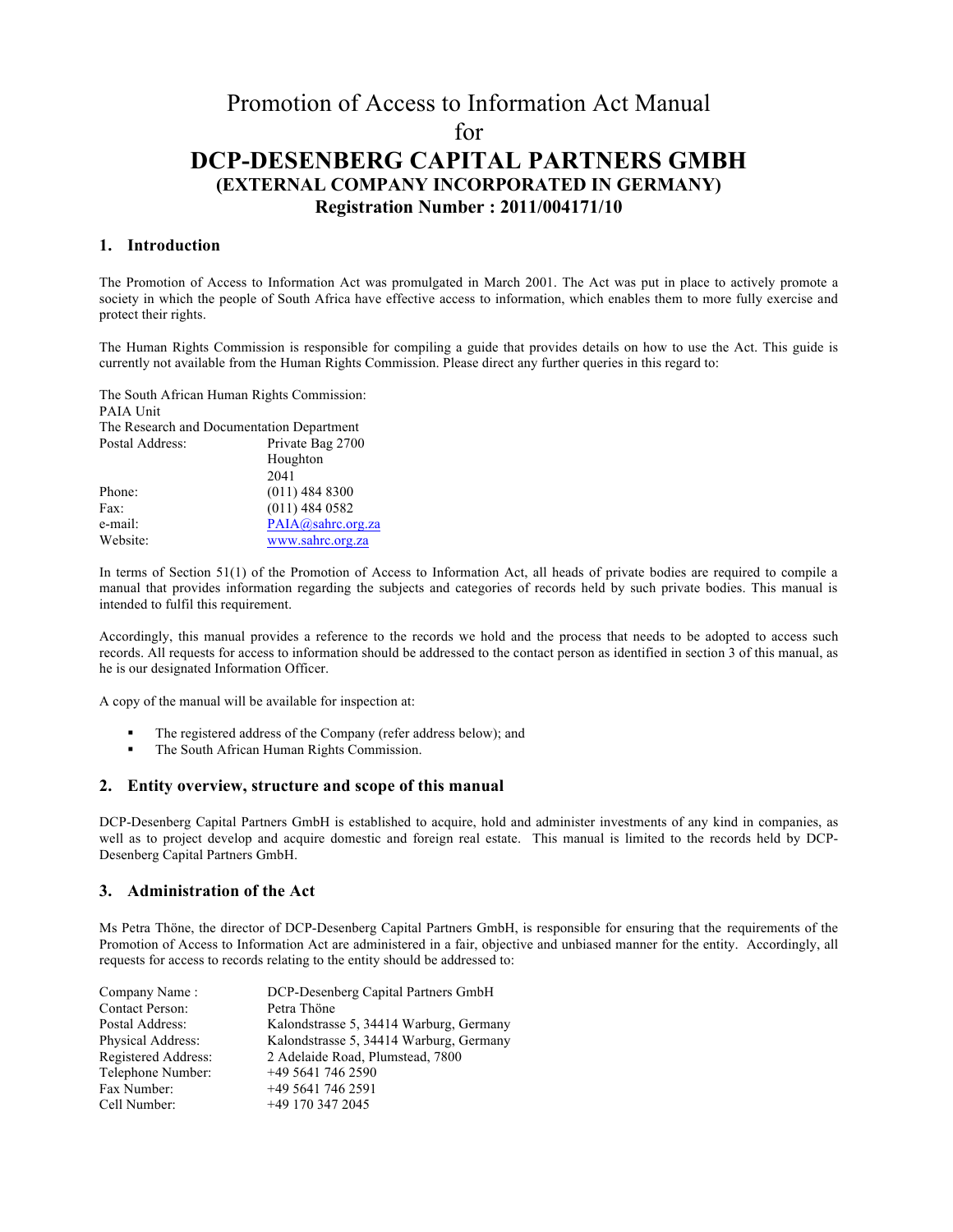## **4. Records held by the entity**

Our records are in paper and electronic form only. In terms of the Promotion of Access to Information Act, access must be granted irrespective of form or medium.

To facilitate the easy identification of the records we hold, we have **categorised** our records per **subject** area. The table below provides an indication of the categories of information held:

| Statutory                    | Company Memorandum of Incorporation<br>٠<br><b>Relevant Companies Documents</b><br>٠<br>Minutes of Shareholders and Directors Meetings<br>٠ |
|------------------------------|---------------------------------------------------------------------------------------------------------------------------------------------|
| Agreements $\&$<br>Contracts | <b>Banking Facility Agreements</b>                                                                                                          |

# **5. Records that can be accessed without a formal request (i.e. a formal request as defined by the Promotion of Access to Information Act)**

In terms of the following Acts, we are required to ensure that certain categories of records are available for access as prescribed by each Act:

- $\triangleright$  Companies Act No. 71 of 2008;
- $\triangleright$  Income Tax Act No. 58 of 1962;
- $\triangleright$  The Constitution of the Republic of South Africa No.3 of 1994

Notification of the availability of these records in terms of these Acts has not yet been given to the Cabinet Minister of Justice.

#### **6. Procedure to follow when submitting a formal request of access to a record**

A request for access to a record that does not fall within the categories identified in Section 5 of this manual must be done formally either via conventional mail or e-mail.

This request should be in the prescribed format as defined in Form C of Annexure B as identified in Government Notice Number 187, Regulation 6. A request form is also available from our offices. The prescribed *request fee* should be attached (refer to Section 7 of this manual for more details on the fees).

Our Information Officer will respond to your request within *30 days* of receiving the request by indicating whether your request for access has been granted.

Please note that an application for access to information can be refused in the event that the application does not comply with the procedural requirements of the Act. In addition, the successful completion and submission of an access request form does not automatically allow the requestor access to the requested record.

The request form must be completed CLEARLY and COMPLETELY in block letter. If there is insufficient space on the printed request form in which to answer a question, additional information must be provided on a separate page that is clearly marked and referenced.